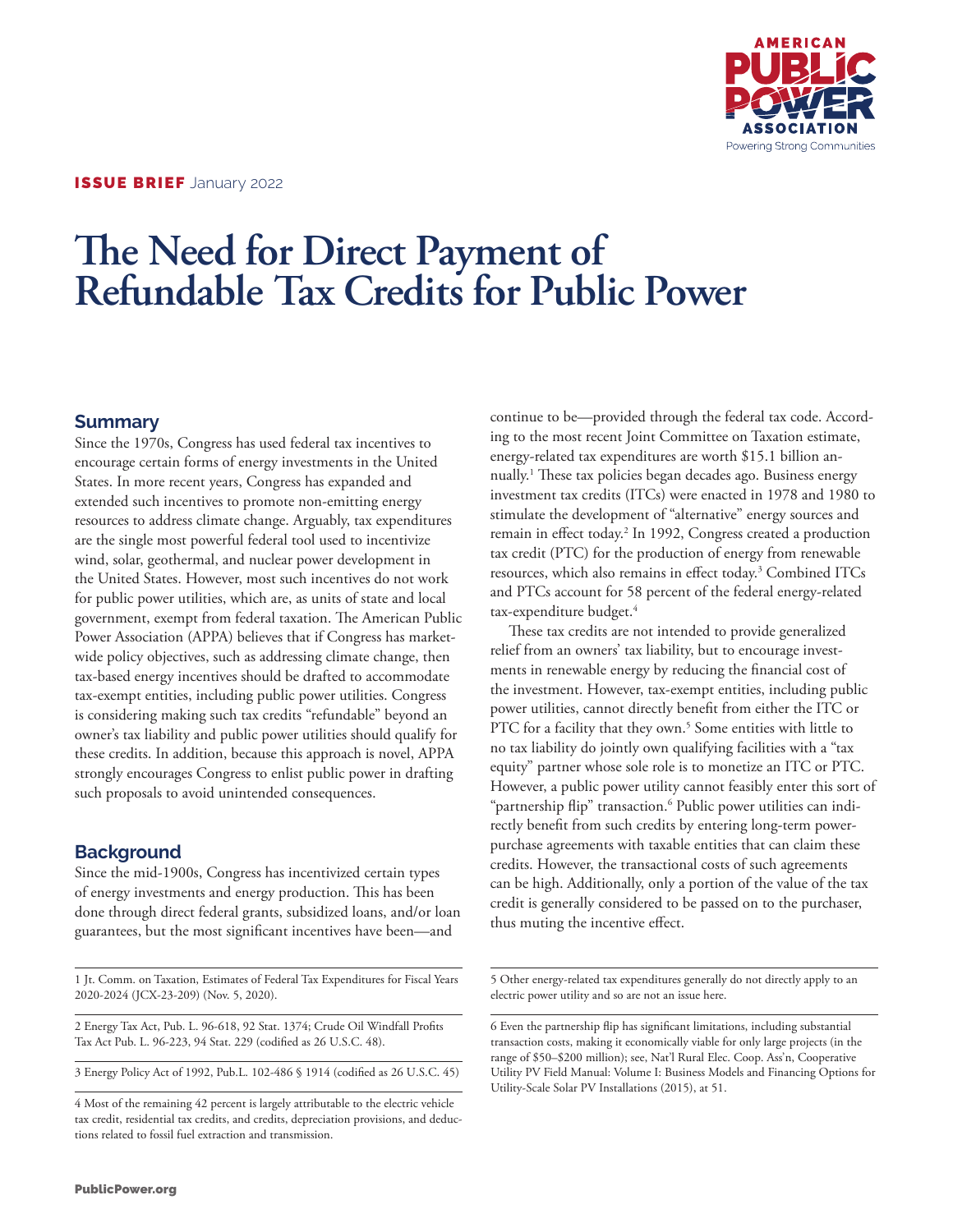These costs and limitations are problematic in that tax-exempt entities serve a substantial percentage of the nation's retail electric customers (15 percent by public power and 12 percent by rural electric cooperatives). Additionally, omitting tax-exempt entities from energy-related tax incentives makes it more costly for public power utilities to make investments in renewable and other non-emitting resources and clean energy technologies that will be needed to reduce greenhouse gas emissions to address climate change. This is a significant shortcoming if Congress is seeking market-wide changes in energy-related investment and production decisions.

#### **Comparable Incentives**

Over the last several decades, Congress has tried numerous methods of addressing these problems. In 1992, Congress authorized Renewable Energy Production Incentives (REPI) for public power and cooperative utilities, which sought to provide direct payments comparable to the PTC earned by taxable entities. However, during the 15 years in which REPI funds were appropriated, public power utilities and rural electric cooperatives qualified for \$329 million in REPI payments, but Congress only appropriated \$54 million. After 2009, Congress stopped appropriating funds for REPI entirely.

In the Energy Policy Act of 2005 (EPAct05),<sup>7</sup> Congress sought to provide an investment incentive for certain taxexempt entities akin to the ITC by creating the Clean Renewable Energy Bond (CREB). Qualified CREB issuers included public power utilities, states and localities, and rural electric cooperatives. Interest paid on a CREB is taxable, but the CREB holder receives a tax credit. However, tax credit bonds are quite complex, and issuers had a difficult time finding willing buyers. As a result, in 2010, Congress modified CREBs (now called New CREBs) to allow issuers the option of receiving a direct payment from Treasury in lieu of providing bond holders a tax credit.<sup>8</sup> CREBs and New CREBs were hamstrung by an overall volume limit, which was initially set at \$800 million, but eventually increased to \$2.4 billion.<sup>9</sup> This limit was problematic in that allocating volume was time consuming and burdensome

7 Energy Policy Act of 2005, Pub. L. 109-58 § 1303 (codified as 26 U.S.C. 54).

8 Hiring Incentives to Restore Employment Act of 2010, Pub. L. 111-147, 124 Stat. 71.

9 American Recovery and Reinvestment Act of 2009, Pub. L. 111-5, 123 Stat. 115.

10 Internal Revenue Service "IRS Announces New Clean Renewable Energy Bonds Allocations" (Oct. 27, 2009) (https://www.irs.gov/tax-exempt-bonds/ irs-announces-new-clean-renewable-energy-bonds-allocations-0) (last visited Jan. 17, 2020).

both for issuers and the Internal Revenue Service (IRS). The limit was also substantially lower than needed to meet demand. For example, in 2009, the IRS received 38 applications from public power utilities requesting a total of \$1.45 billion in New CREB bond volume, but just \$800 million of bond volume was available for public power.<sup>10</sup> New CREBs issued as direct payment bonds were further handicapped by budget sequestration—across-the-board cuts applying to all mandatory spending, including payments to issuers of direct payments bonds. Finally, in 2017, Congress prohibited the issuance of any additional New CREBs as part of the Tax Cuts and Jobs Act.<sup>11</sup>

In some instances, Congress has allowed for the transfer of tax benefits from tax-exempt entities to taxable entities. For example, in EPAct05, Congress expanded on existing tax preferences for clean-fuel motor vehicles by creating a tax credit for the purchase of an alternative fuel vehicle, including hybrid vehicles.12 Under the statute, if the purchaser is a tax-exempt entity, the tax credit automatically transfers back to the vehicle's seller. Identical language was included in 2008, when Congress provided a tax credit for plug-in electric drive motor vehicles.<sup>13</sup>

In 2018, Congress modified two existing ITCs (one for carbon capture and sequestration, the other for advanced nuclear facilities) to allow for transferability.<sup>14</sup> Now the carbon capture and sequestration tax credit can be transferred from the purchaser of the carbon capture facility to the person that disposes of the carbon dioxide (CO<sub>2</sub>), uses the CO<sub>2</sub>, or uses the CO<sub>2</sub> as a tertiary injectant. Similarly, the advanced nuclear tax credit now can be transferred to another "eligible project partner." These policy changes put public power utilities on a more level-playing field with other electricity providers and allow them to make investments in technologies and projects that will reduce  $\mathrm{CO}_\mathrm{2}$ emissions.

#### **Congressional Action**

House Ways & Means Committee Democrats—led by Subcommittee on Select Revenue Chairman Mike Thompson (D-CA) are taking a different approach in trying to address the issue of the lack of value of energy tax credits to entities with little or no

| 11 Pub. L. 115-97, 131 Stat. 2054. |  |  |  |  |
|------------------------------------|--|--|--|--|
|------------------------------------|--|--|--|--|

12 Energy Policy Act of 2005, supra note 3.

13 Emergency Economic Stabilization Act of 2008, Pub. L. 110-343, 122 Stat. 3765.

14 Bipartisan Budget Act of 2018, Pub. L. 115-123, 132 Stat. 63.